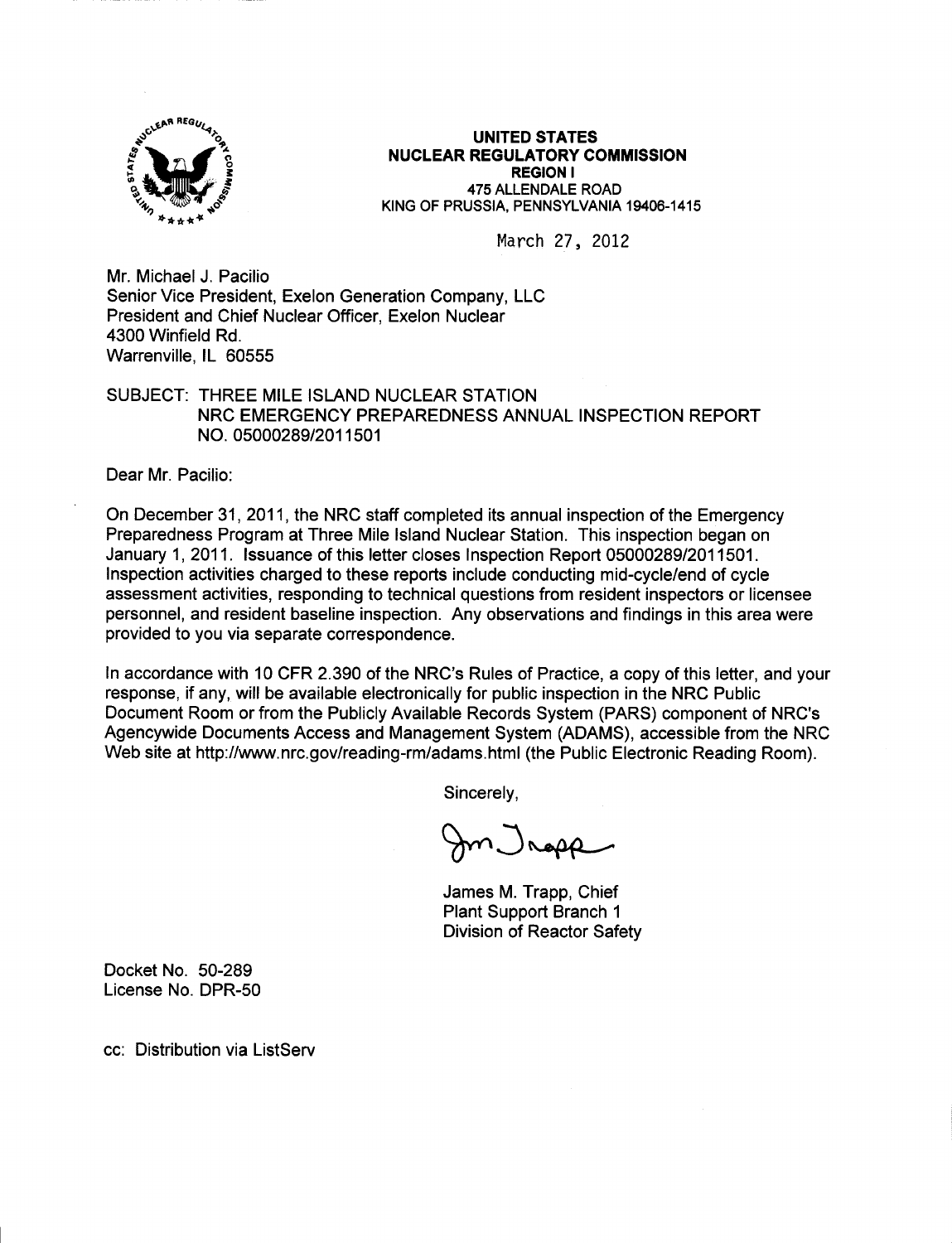Mr. Michael J. Pacilio Senior Vice President, Exelon Generation Company, LLC President and Chief Nuclear Officer, Exelon Nuclear 4300 Winfield Rd. Warrenville, lL 60555

## SUBJECT: THREE MILE ISLAND NUCLEAR STATION NRC EMERGENCY PREPAREDNESS ANNUAL INSPECTION REPORT NO. 0500028912011501

Dear Mr. Pacilio:

On December 31 ,2011, the NRC staff completed its annual inspection of the Emergency Preparedness Program at Three Mile lsland Nuclear Station. This inspection began on January 1,2011. lssuance of this letter closes Inspection Report 05000289/2011501. Inspection activities charged to these reports include conducting mid-cycle/end of cycle assessment activities, responding to technical questions from resident inspectors or licensee personnel, and resident baseline inspection. Any observations and findings in this area were provided to you via separate correspondence.

In accordance with 10 CFR 2.390 of the NRC's Rules of Practice, a copy of this letter, and your response, if any, will be available electronically for public inspection in the NRC Public Document Room or from the Publicly Available Records System (PARS) component of NRC's Agencywide Documents Access and Management System (ADAMS), accessible from the NRC Web site at http://www.nrc.gov/reading-rm/adams.html (the Public Electronic Reading Room).

Sincerely,

/RN

James M. Trapp, Chief Plant Support Branch <sup>1</sup> Division of Reactor Safety

Docket No. 50-289 License No. DPR-50

cc: Distribution via ListServ

DOCUMENT NAME: G:\DRS\Plant Support Branch 1\Crisden\2012 EP\_Security Closeout Letters\TMICloseout2011rev1.docx ADAMS ACCESSION NUMBER: ML12088A153

| ☑<br><b>SUNSI Review</b> |               | Non-Sensitive<br>Sensitive |               | $\triangledown$ | <b>Publicly Available</b><br>Non-Publicly Available |  |  |
|--------------------------|---------------|----------------------------|---------------|-----------------|-----------------------------------------------------|--|--|
| <b>OFFICE</b>            | <b>RI/DRS</b> | <b>RI/DRP</b>              | <b>RI/DRS</b> |                 |                                                     |  |  |
| <b>NAME</b>              | CCrisden      | GHunegs                    | <b>JTrapp</b> |                 |                                                     |  |  |
| <b>DATE</b>              | 3/8/12        | 3/9/12                     | 3/13/12       |                 |                                                     |  |  |
|                          |               |                            |               |                 |                                                     |  |  |

OFFICIAL RECORD COPY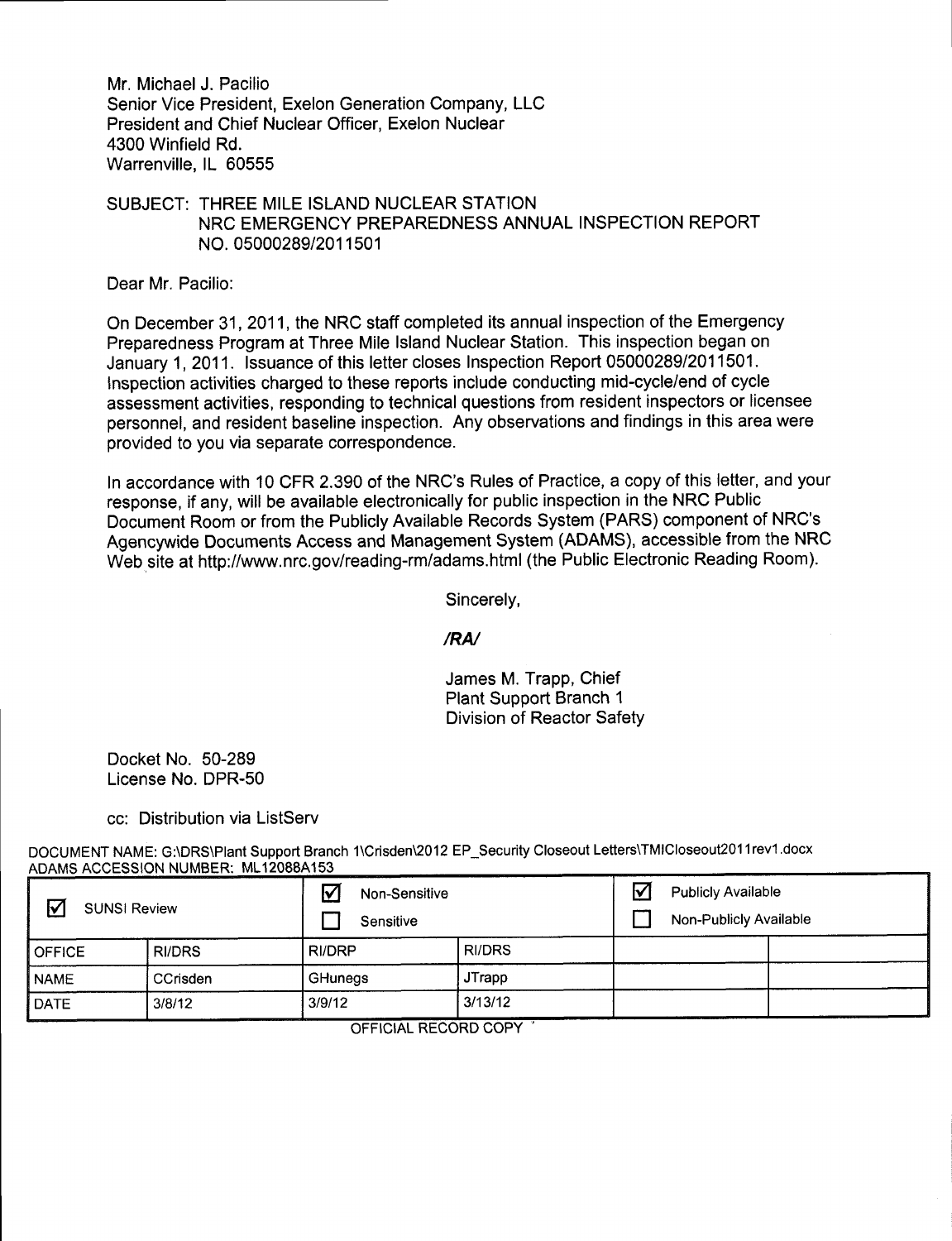M. Pacilio

 $\overline{2}$ 

cc:

- J. Karkoska, Security Manager
- D. Allard, Director, PA DEP
- G. Cannon, Director, PA Emergency Management Agency (PEMA) and Office of Homeland Security Advisor
- D, Hammons, RAC Chair, FEMA Region lll